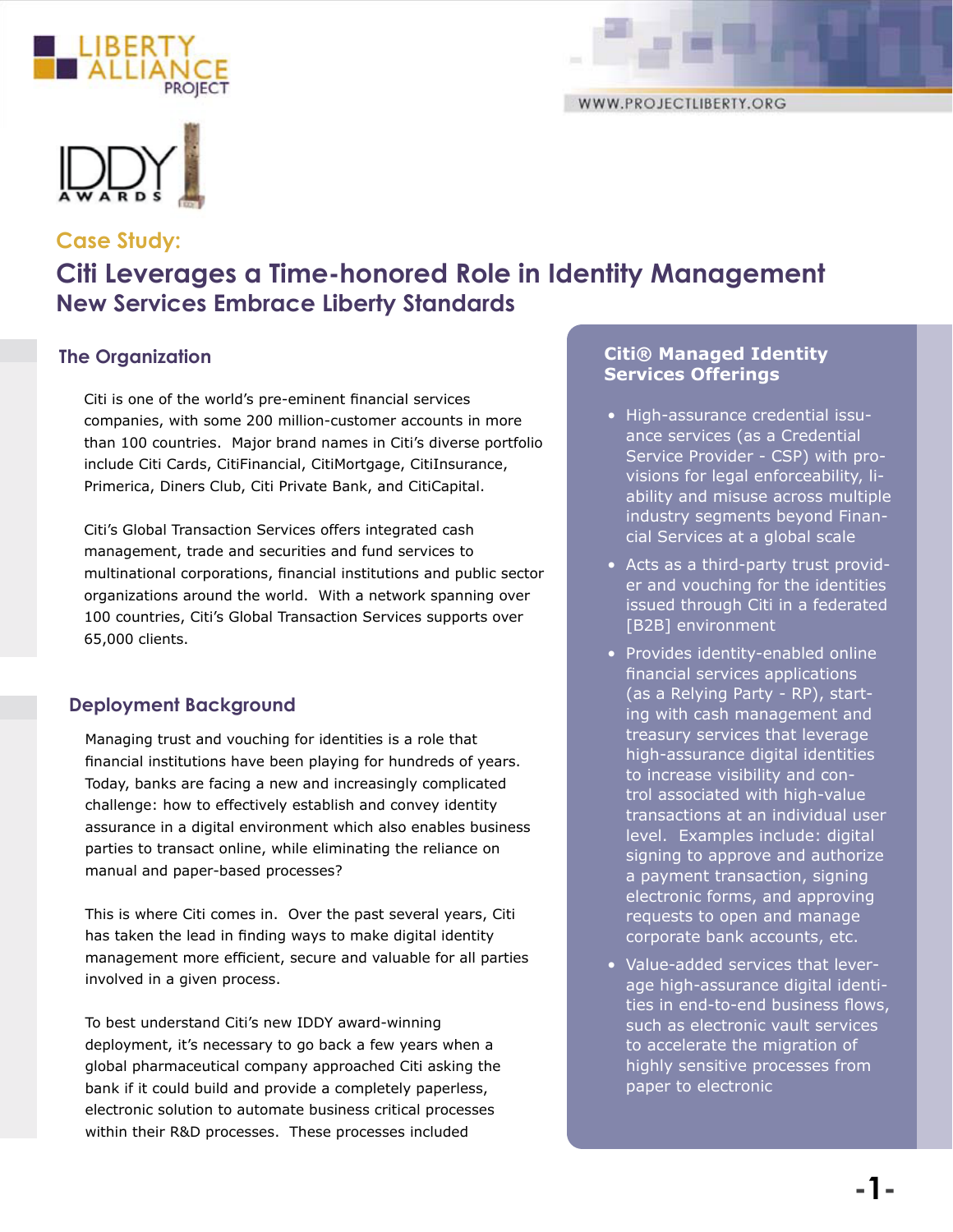

### **(Deployment Background Cntinued...)**

electronic submissions to the Federal Drug Administration (FDA), where Citi would act as a 3rd party voucher for the identities of the individuals involved in the process.

"At first, this proposition took us a bit by surprise", said Frank Villavicencio, Director of Product Management within Global Transaction Services at Citi. "The fact that a pharmaceutical company would reach out to its preferred global bank for this type of service was a bit odd a few years back, but after some consideration, the request made total sense to us".

"The pharmaceutical company had very compelling reasons for reaching out to us", he said. "As a global bank, familiar with risk management and regulatory compliance on a global scale, Citi uniquely understood the challenges around verifying the identity of its customers, following the 'Know Your Customer (KYC)' process".

In addition, the pharmaceutical firm was looking for a partner who, like their own organization, operated on a global scale.

"And this is exactly what happened", added Villavicencio, "Citi, working in partnership with this pharmaceutical client, built out a solution, based on open and interoperable standards, that effectively enables the transformation of manual, labor-intensive and heavily paper-based processes into paperless, electronic workflows which addressed appropriate compliance requirements."

As a result, a growing number of researchers have been issued Citi digital credentials, which they use to authenticate and digitally sign transactions within their portfolio of identity-enabled online applications in a paperless environment.

"Cit's deployment shows what's possible with standards-based identity management," said Britta Glade, Liberty Alliance's Director of Marketing. "It enables cost savings, productivity improvements, increased security, and assured privacy--all rolled into a powerful new business offering from a trusted name. The IDDY Award recognizes Citi's leadership and well-thought out approach and deployment."

## **Overall Benefits**

- Bank grade solution for conveying identity assurance in adherence to standardized trust frameworks
- Promote industry collaboration and information sharing within interoperable networks
- Streamline paper-based, laborintensive, manual processing with non-repudiable electronic transactions
- Enhance visibility and control via process controls, policies and audit trails

#### **Specific to Pharmaceutical Companies include**

- Reduce overall costs in drug R&D processes
- Help meet strict FDA regulatory requirements for records management (21 CFR Part 11)
- Automate and reduce overall timeto-market for new drug approval to commercialization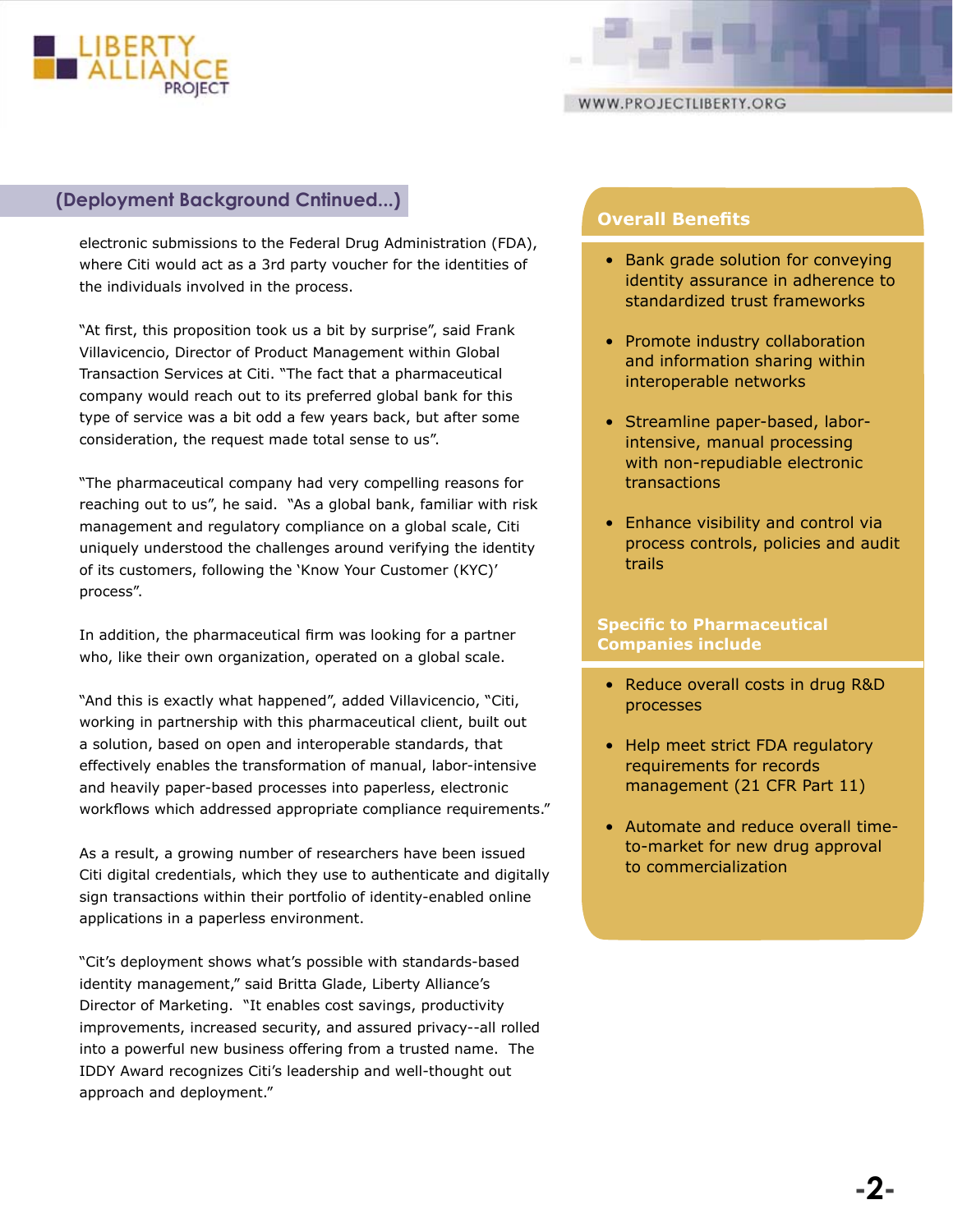

## **Cross Pollination within the Financial Supply-chain**

After this experience working with the pharmaceutical company, Citi identified further applicability of this solution in its own portfolio of financial services products, starting in the cash management areas. It was clear that the identity services they were developing could help transform and streamline manual business processes and add a layer of security and control to Citi's leading cash management products. "Our corporate clients helped us identify 'pain' areas they wanted simplified and at the top of the list was the automation of the bank account opening process along with the management of authorized signers," said Villavicencio. "This is a one-hundred-year-old process that hasn't fundamentally changed since its inception."

He explained that these processes could often involve hundreds of pages of paper that needed to be signed, at times notarized, and the signatures verified. This happened for hundreds of accounts at thousands of clients in hundreds of countries. On top of that, each country has its own variation on documentation and approval requirements.

So Citi took initiative to make the process electronic, and triggered a paradigm shift that is accelerating the transformation on an entire industry.

Today, this offering is being incrementally rolled out and its adoption is expected to rapidly gain momentum.

 "Our corporate clients helped us identify 'pain' areas they wanted simplified and at the top of the list was the automation of the bank account opening process along with the management of authorized signers. This is a one-hundred-yearold process that hasn't fundamentally changed since its inception."

-Frank Villavicencio Director of Product Management Citi

"We see our role as a catalyst in the adoption of high-assurance digital identities across industries globally, and advocates of collaboration and synergies that can accelerate the pace of adoption," said Villavicencio. "This trend will yield significant benefits across industries and geographies, and will deliver real value to our clients by enhancing the applications and services they use from their banks."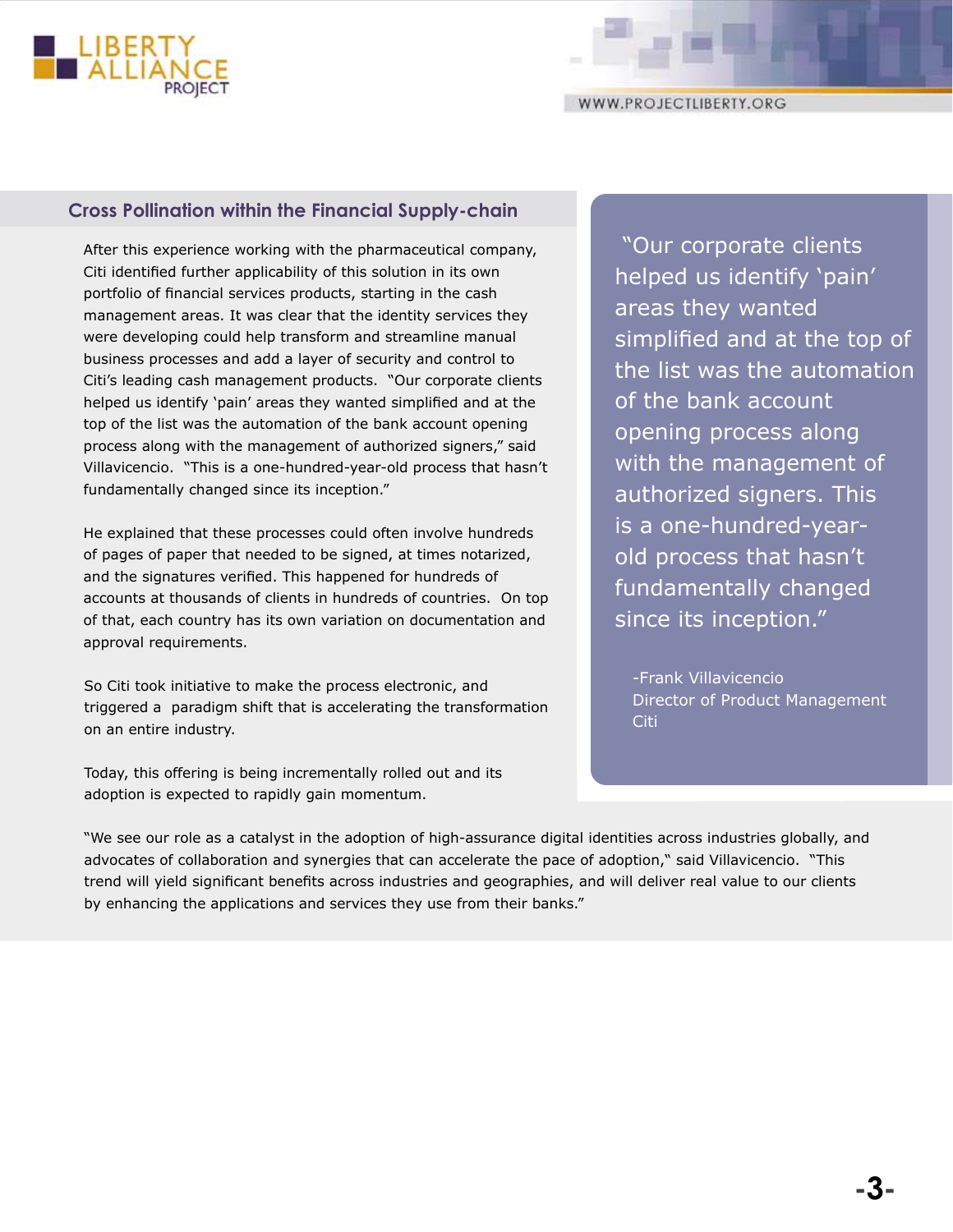

WWW.PROJECTLIBERTY.ORG

## **Delivering Results**

What's unique about Citi is that federation and identity assurance represent real business opportunities. So Citi is not looking at identity services as technological components but as a revenue-generating business.

Among the metrics involved in Citi's value proposition is the reduction or elimination of paper-based workflows, as well as the automation of a number of high value processes in a straight-forward fashion across industry segments and geographies.

Industry studies estimate that paper-based business processes within the pharmaceutical industry account for approximately 40% of annual R&D costs and that approximately \$9 billion of this is in the U.S. alone.

Among pharmaceutical companies, the solution is already having significant impact – particularly when it comes to streamlining regulated processes, such as submissions to the FDA for new drug approval. This submission process has traditionally been time- consuming, expensive, and paper heavy,.

Now, with Citi migrating it into an electronic flow, and with researchers submitting data electronically, the overall cost and time to market is reduced by more than 40 percent.

This translates into efficiencies and competitive advantages to pharmaceutical companies and could, in the end, translate into lower overall costs for healthcare delivery.

Villavicencio reports that leveraging Citi-issued identities, one pharmaceutical company was able to eliminate 2.5 million printed documents per year and migrate approximately 14,000 signatures for various drug research documents into electronic-only workflows.

On the financial services side, simple processes such as the manual approval of fund transfers can be streamlined, thus representing savings upwards of US\$1.5 million per year for single business flow within a typical organization. More complex processes, such as bank account management and lending processes (including mortgages), which drive significant transaction volumes can be significantly optimized and automated by leveraging digital identities and electronic workflows.

#### **Leveraging the LIAF: Liberty Identity Assurance Framework**

Today, Citi is a leading provider of managed identity services acting as both a Credential Service Provider and a Relying Party as defined in the Liberty Identity Assurance Framework (LIAF).

The LIAF defines a global standard framework and necessary support programs for establishing trust at predetermined levels of identity assurance in a consistent and objective way. The protocol-independent LIAF makes it easier and more cost effective for organizations to deploy and join identity federation networks by standardizing the definition of four levels of identity assurance and the related assessment process for credential service providers that assert identities at any one of these assurance levels.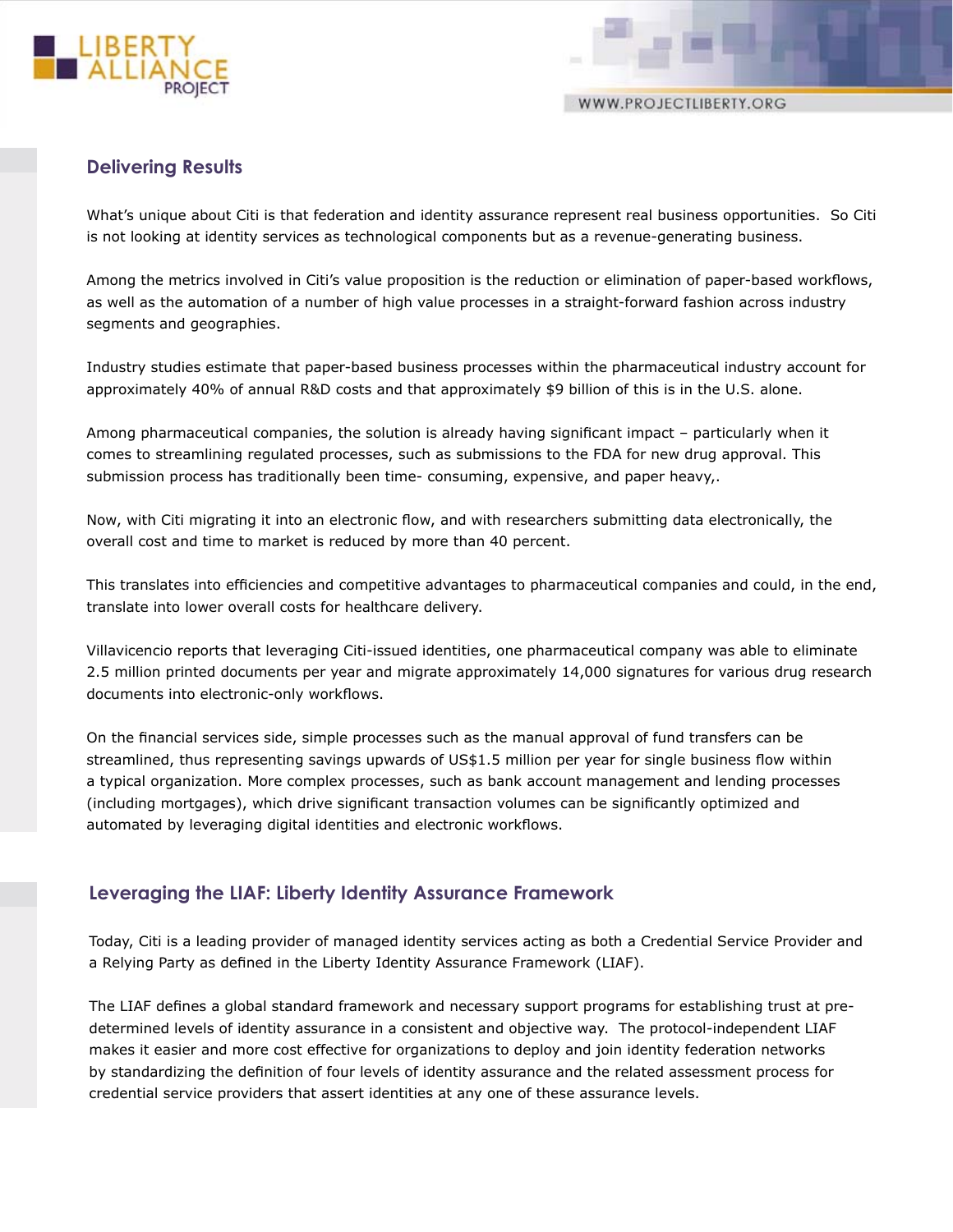

Citi was instrumental in the development and promotion of the LIAF. Frank Villavicencio along with Alex Popowycz, Vice President, Fidelity Investments, co-chair the Identity Assurance Expert Group (IAEG) who authored the LIAF.

"The LIAF provides federation operators and organizations in every sector with an industry standard for moving multi-protocol federations ahead based on trusted identity assurance levels," says Brett McDowell, Executive Director of the Liberty Alliance. "The LIAF delivers the business and policy foundation, so businesses and system integrators can now begin to leverage to more easily build and deploy a wide variety of new federated services and enterprisegrade online applications."

#### **LIAF and Identity Assurance**

The LIAF details four identity assurance levels to ease and speed the process of linking trusted identityenabled enterprise, social networking and Web 2.0 applications together based on standardized business rules and security risks associated with each level of identity assurance.

The LIAF has been developed within the Liberty Alliance Identity Assurance Expert Group and corresponding public special interest group with input from members of the global financial services, government, healthcare, IT and telecommunications sectors. The policy-based framework removes the need for organizations to "reinvent the wheel" each time they need to make trust decisions about the acceptance of identity credentials, which can span from SAML to X.509, when building and expanding identity systems. Organizations adopting the LIAF immediately understand how to address the business and policy challenges involved in adding new members and services to federations based on standardized LIAF criteria, helping to reduce the complexities and costs of advancing secure and privacy-respecting inter-federations across sectors and regions.

The four identity assurance levels outlined in the Liberty Identity Assurance Framework are based on a comprehensive set of processes, and policy criteria organizations must meet to participate in LIAF-based federations. The LIAF details authentication requirements to allow federation operators and federating organizations to address cross-industry business, policy and privacy requirements related to applications and services built using any federation protocol and falling into each identity assurance level. According to Dr. Peter Alterman, Assistant CIO for E-Authentication at the US National Institutes of Health and Chair, US Federal PKI Policy Authority, "The Liberty Identity Assurance Framework will help us achieve global trust at common, known levels of assurance. This will enable secure, trusted electronic business transactions outside of the enterprise. We've recognized this need for years within the US Government and introduced some of the first successful interfederated business processes in early 2001, and we know that to maximize the value we deliver to all of our citizens and businesses within the US, we must grow these federations to achieve economies of scale, and provide new end user offerings with validated privacy and security. The Identity Assurance Framework enables the growth of these services worldwide."

For more information on the Liberty Alliance LIAF identity assurance accreditation and certification program, contact: https://maa.projectliberty.org/pub/contact.

The first version of the Liberty Alliance Identity Assurance Framework available for download. www.projectliberty.org/content/download/ 4315/28869/file/liberty-identity-assurance-framework-v1.1.pdf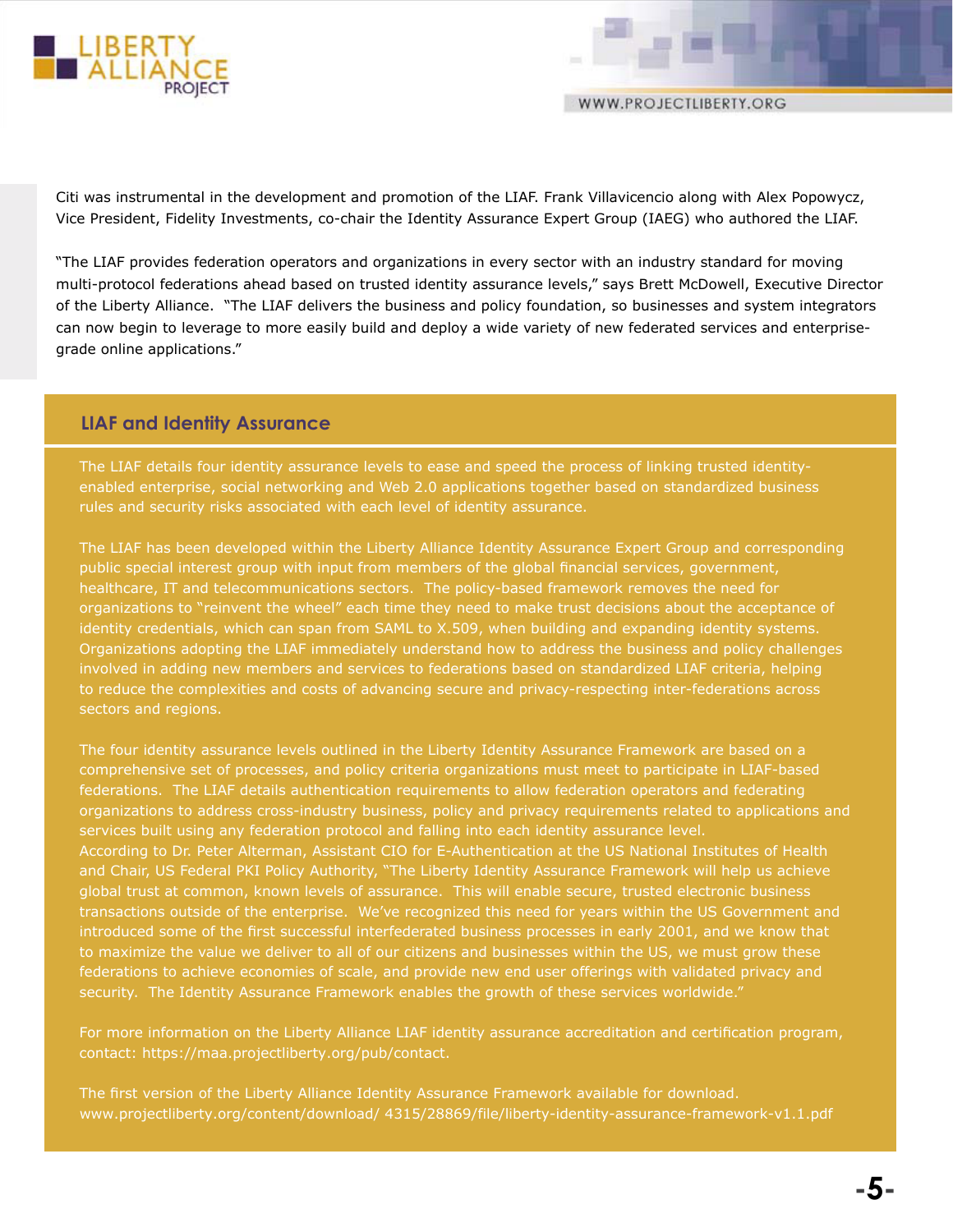

WWW.PROJECTLIBERTY.ORG

## **Technological Foundation**

The technology footprint for the Citi Managed Identity Services infrastructure spans the web (HTTP/ HTTPS), web services (SAML, WS-Security, SOAP), PKI (Certificate Authorities, X.509, PKCS#7), strong authentication technologies (HSM, KSM) records management and entitlement management (XACML), identity platforms (RDBMS, LDAP), document formats (PDF, XML) and development platforms (.NET, Java) – in all the services provided are very dependant on technology.

Villavicencio adds that interoperability is important not only at the technical level, allowing technology platforms to integrate and communicate through secure protocols and interfaces, but also at the business level, allowing a Citi-issued credential to be leveraged in an application provided by another organization and vice versa, thus allowing end-users to securely and confidently transact online, leveraging a single credential.

"Citi advocates identity management and identity assurance standards as the vehicle for truly achieving trust and interoperability," he says. "Interoperability is essential if we are to truly deliver efficiencies in automating and transforming critical business processes."

## **Working with the Liberty Alliance to Drive Adoption**

Given the critical role that standards play in fostering adoption and materializing interoperability and reuse, Citi decided to join the Identity Assurance Expert Group within the Liberty Alliance in early 2008.

"We saw the need to play a leadership role and collaborate in defining and driving adoption of a standard for establishing identity assurance in federated networks, which did not exist at the time, and found that Liberty Alliance's IAEG was the right forum to achieve this," said Frank Villavicencio, "looking at where the LIAF is at now, we feel we have made the right decision, and are glad to see that many organizations across various industries and geographies also converge in this view. Liberty's global focus and ability to allow organizations to collaborate has validated our decision."

"Standards are important, and organizations like Liberty Alliance are extremely important to getting us to the next stage" Villavicencio stressed, "but they are truly the means to the end, identity is an enabling element in transformation, but true value is in the end-to-end processes that are transformed and streamlined thanks to the use of a trusted digital identity, and the benefits they bring to clients."